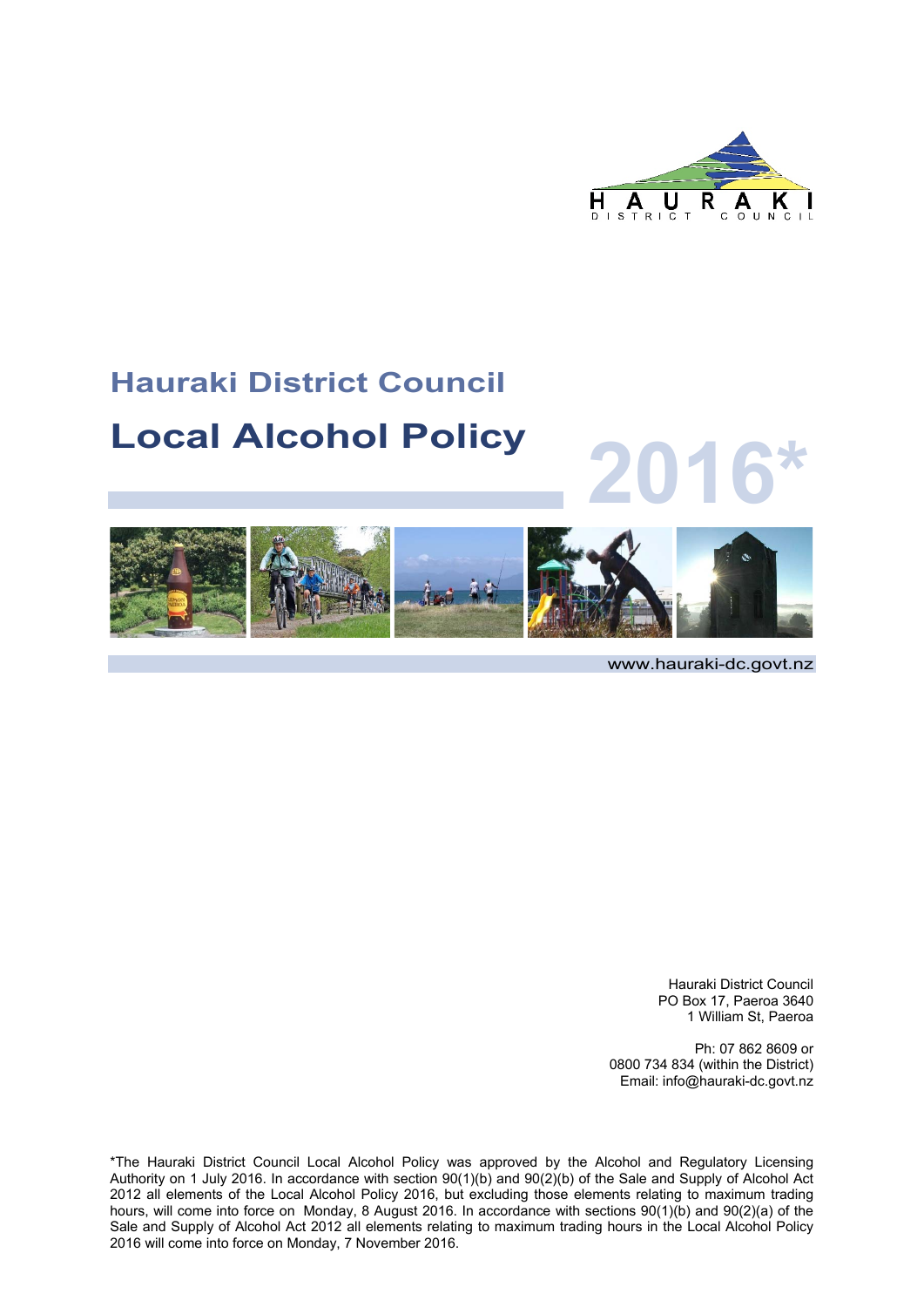

### **Contents**

| $\overline{7}$                         | <b>GLOSSARY</b>                                                                                                                                                                                                      | 12                                                                               |
|----------------------------------------|----------------------------------------------------------------------------------------------------------------------------------------------------------------------------------------------------------------------|----------------------------------------------------------------------------------|
| 6.1<br>6.2<br>6.3<br>6.4               | Introduction<br>Issuing of special licences in the District<br>Maximum trading hours for premises holding special licences<br>Discretionary conditions of special licences                                           | 10<br>10<br>10<br>10                                                             |
| 6                                      | <b>SPECIAL LICENCE POLICIES</b>                                                                                                                                                                                      | 10                                                                               |
| 5.1<br>5.2<br>5.3                      | Introduction<br>Maximum trading hours for premises holding club licences<br>Discretionary conditions of club licences                                                                                                | 8<br>8<br>8                                                                      |
| 5                                      | <b>CLUB LICENCE POLICIES</b>                                                                                                                                                                                         | 8                                                                                |
| 4.3<br>4.4<br>4.5                      | of a particular kind or kinds<br>Further issuing of off-licences in the District<br>Maximum trading hours for premises holding off-licences<br>Discretionary conditions of off-licences                              | 6<br>$\,6$<br>$\overline{7}$<br>$\overline{7}$                                   |
| 4.1<br>4.2                             | Introduction<br>Location of premises holding off-licences by reference to proximity to premises or facilities                                                                                                        | 6                                                                                |
| 4                                      | <b>OFF-LICENCE POLICIES</b>                                                                                                                                                                                          | 6                                                                                |
| 3.1<br>3.2<br>3.3                      | Introduction<br>Maximum trading hours for premises holding on-licences<br>Discretionary conditions of on-licences                                                                                                    | 4<br>$\overline{\mathbf{4}}$<br>4                                                |
| 3                                      | <b>ON-LICENCE POLICIES</b>                                                                                                                                                                                           | 4                                                                                |
| 2.1<br>2.2<br>2.3<br>2.4<br>2.5        | <b>Transitional matters</b><br>New licence applications<br>Renewal of licences<br>Issue of second licence for premises already licensed<br>Special licences                                                          | 3<br>$\ensuremath{\mathsf{3}}$<br>3<br>3<br>3                                    |
| 2                                      | <b>APPLICATION OF THE POLICY</b>                                                                                                                                                                                     | 3                                                                                |
| 1.1<br>1.2<br>1.3<br>1.4<br>1.5<br>1.6 | Scope of a Local Alcohol Policy<br>Sale and Supply of Alcohol Act 2012<br>Criteria for considering licensing applications<br>Local Alcohol Policy goals<br>Local Alcohol Policy objectives<br>Partnership principles | 1<br>$\mathbf 1$<br>$\begin{array}{c} 2 \\ 2 \\ 2 \end{array}$<br>$\overline{2}$ |
| 1                                      | <b>INTRODUCTION</b>                                                                                                                                                                                                  | 1                                                                                |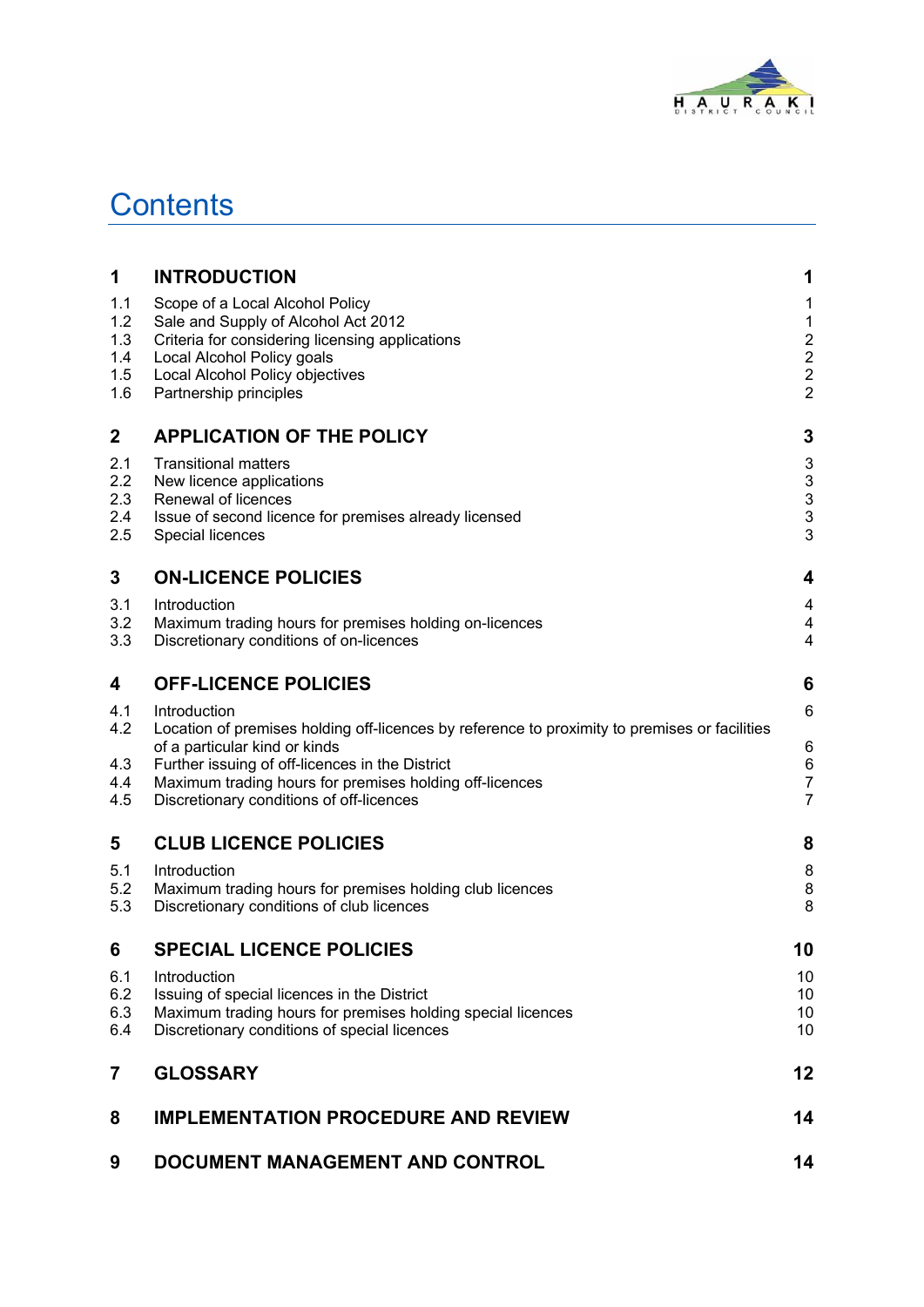

## **1 INTRODUCTION**

### **1.1 Scope of a Local Alcohol Policy**

- 1.1.1 The Hauraki District Council Local Alcohol Policy was developed pursuant to the Sale and Supply of Alcohol Act, 2012, which enables Council to develop a local alcohol policy for its District.
- 1.1.2 A local alcohol policy (LAP) is a set of policy criteria and decisions made by a territorial authority in consultation with its community about the sale and supply of alcohol in its geographical area. A LAP provides licensing bodies with a policy framework which they must take into consideration when making decisions on licence applications, allowing licensing bodies to better meet the object of the Sale and Supply of Alcohol Act, 2012 (the Act). Under section 108 of the Act a licence may be refused if contrary to an applicable LAP.
- 1.1.3 Council's Local Alcohol Policy Development Research Document (#1036229) contains an analysis of the required information Council must have regard to when developing a LAP, as set out in section 78 of the Act.
- 1.1.4 Section 77 of the Act outlines what policy criteria a Council can include in a LAP, anything not listed in that section is outside its scope. Policies that may be included are:
	- Location of licensed premises by reference to broad areas;
	- Location of licensed premises by reference to proximity to premises of a particular kind or kinds;
	- Location of licensed premises by reference to proximity to facilities of a particular kind or kinds;
	- Whether further licences (or licences of a particular kind or kinds) should be issued for premises in the district concerned, or any stated part of the district;
	- Maximum trading hours;
	- The issue of licences, or licences of a particular kind or kinds, subject to discretionary conditions;
	- One-way door restrictions.
- 1.1.5 Section 93 of the Act allows a LAP to contain a policy more restrictive than the relevant district plan, but a LAP cannot authorise anything forbidden by the relevant district plan.

### **1.2 Sale and Supply of Alcohol Act 2012**

1.2.1 The purpose of the Sale and Supply of Alcohol Act is, '*for the benefit of the community as a whole, -* 

*(b) to reform more generally the law relating to the sale, supply, and consumption of alcohol so that its effect and administration help to achieve the object of the Act'.*

1.2.2 The object of the Act is that:

*'(a) the sale, supply and consumption of alcohol should be undertaken safely and responsibly; and* 

*(b) the harm caused by the excessive or inappropriate consumption of alcohol should be minimised'.* 

 Harm is defined very widely and includes any crime, damage, death, disease, disorderly behaviour, illness or injury, and harm to individuals or the community, either directly or indirectly caused by excessive or inappropriate alcohol consumption.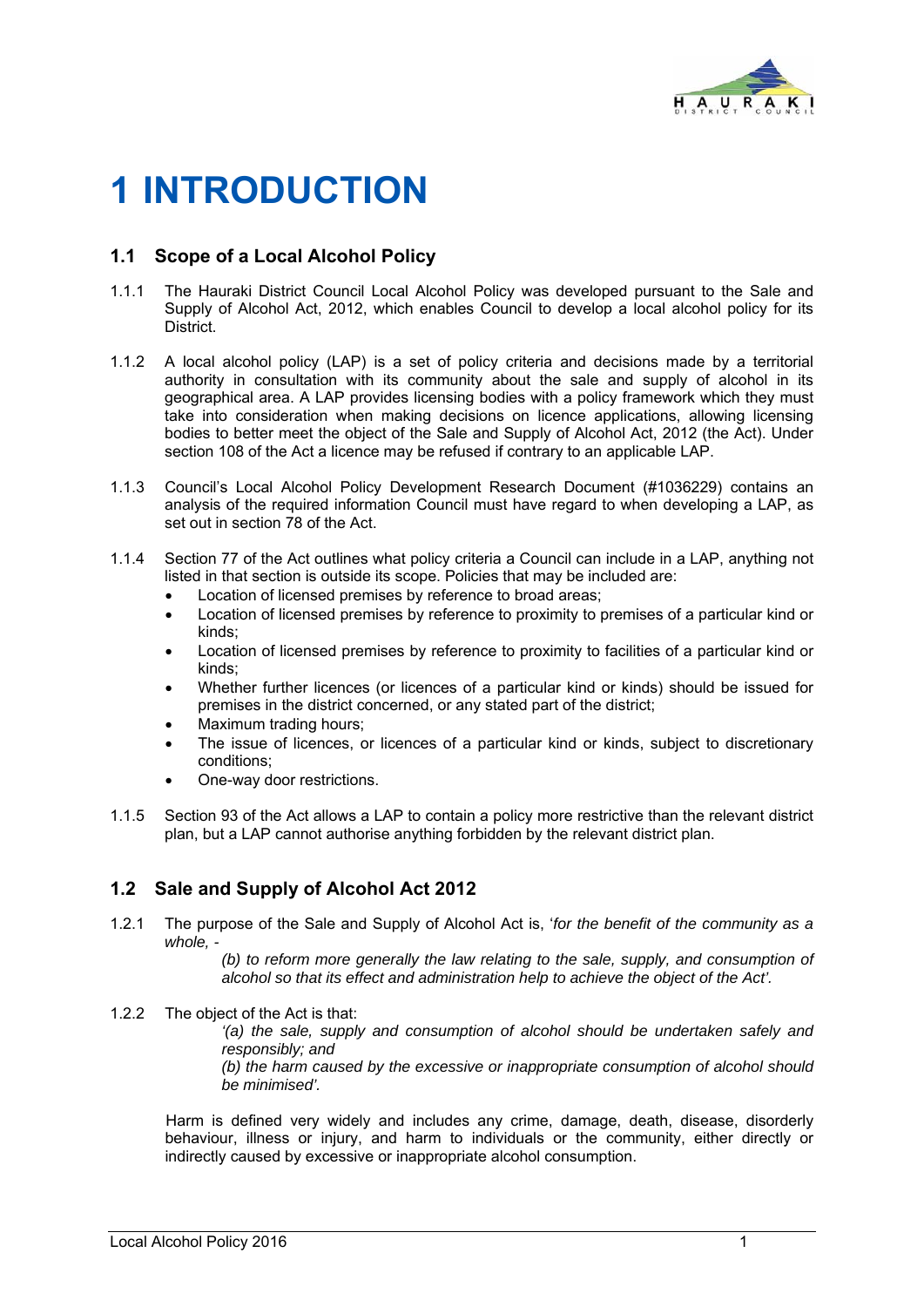

### **1.3 Criteria for considering licensing applications**

- 1.3.1 Under section 105 of the Act, the District Licensing Committee has to have regard to a range of matters in addition to any relevant local alcohol policy when considering a licence application. The types of matters include:
	- The object of the Act;
	- Suitability of the applicant;
	- Design and layout of any proposed premises;
	- Whether (in its opinion) the amenity and good order of the locality would be likely to be reduced, by more than a minor extent, by the effects of the licence;
	- Whether (in its opinion) the amenity and good order of the locality are already so badly affected by the effects of the issue of existing licences but - it is nevertheless desirable not to issue any further licences.
- 1.3.2 As outlined in section 106 of the Act when considering the effects of issuing or renewing a licence on amenity and good order of a locality the licensing authority must have regard to current and possible future noise levels, nuisance and vandalism, and the number of licences of the kind concerned already held.

#### **1.4 Local Alcohol Policy goals**

- To contribute to the Hauraki District being a safe and vibrant District.
- Reflect local communities' character and amenity and their values and preferences.
- Encourage licensed environments that foster positive, responsible drinking behaviour.
- To minimise alcohol related harm in the Hauraki District.

#### **1.5 Local Alcohol Policy objectives**

- To regulate the trading hours of club, on, off and special licences.
- To regulate the location of off-licensed premises.
- To ensure licensed premises take appropriate measures to minimise alcohol harm.
- To provide clear guidance to the District Licensing Committee.

#### **1.6 Partnership principles**

- 1.6.1 Council recognises that to achieve a reduction in alcohol abuse there needs to be a multifaceted and organisational response. This includes all stakeholders such as licensees, their patrons, the agencies recognised as having statutory reporting responsibilities, government and non-government agencies, and the general community of the District.
- 1.6.2 The Hauraki District Council involved the Police, Medical Officer of Health and Licensing Inspectors in the preliminary development of the draft LAP. The Hauraki District Council has also engaged with the District's community, licensees and various stakeholders to provide for their involvement in the policy development process.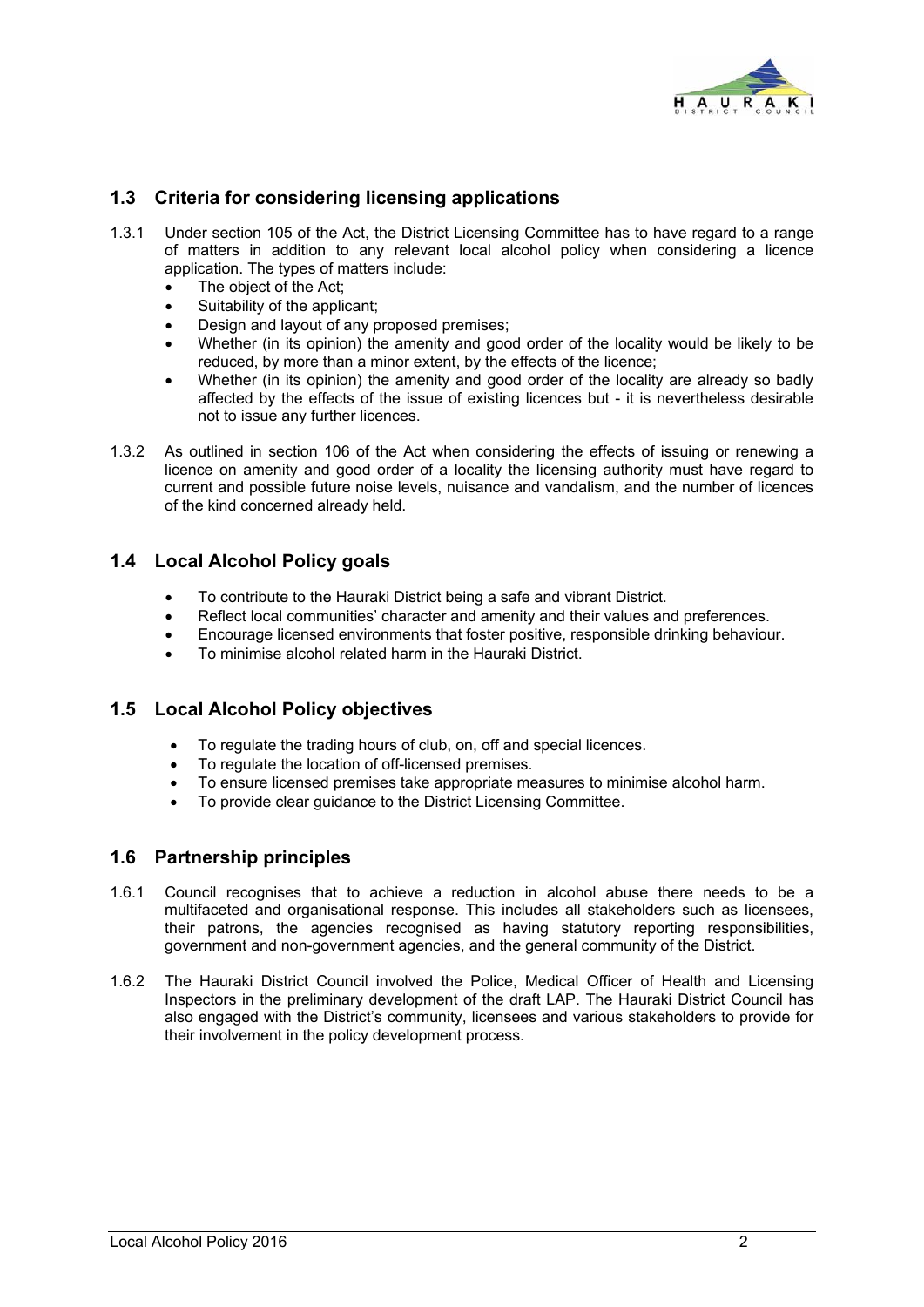

# **2 APPLICATION OF THE POLICY**

### **2.1 Transitional matters**

- 2.1.1 This Policy will be applied on the issue of new licences and on the renewal of existing licences, unless stated otherwise.
- 2.1.2 Conditions under this Policy regarding maximum trading hours come into force three months after the day on which public notice is given of the adoption of this Policy (post appeals version) and apply to both existing and new licences.

#### **2.2 New licence applications**

2.2.1 Pursuant to section 108 of the Act the District Licensing Committee may refuse a licence if in its opinion, the issue of the licence, or the consequence of the issue of the licence, would be inconsistent with this Policy.

#### **2.3 Renewal of licences**

- 2.3.1 Pursuant to section 133 of the Act the District Licensing Committee or Alcohol Regulatory and Licensing Authority cannot take into account any inconsistency between this Policy and the renewal of a licence in the District; or the consequences of its renewal.
- 2.3.2 The District Licensing Committee or Alcohol Regulatory and Licensing Authority may however, under this Policy, impose particular conditions on any licence it renews in the District, if it considers that the renewal of the licence or the consequences of the renewal of the licence would otherwise be inconsistent with this Policy.

#### **2.4 Issue of second licence for premises already licensed**

- 2.4.1 Pursuant to section 25 of the Act, a licence of one kind can be issued for premises, or for part of a premises, for which a licence of another kind is (or licences of other kinds are) already held.
- 2.4.2 Exception being clubs, where pursuant to section 29 of the Act, a club cannot hold an onlicence, or an off-licence unless it has continuously held an off-licence since before the commencement of the Act.
- 2.4.3 Pursuant to section 36 of the Act off-licences cannot be held for petrol stations, certain garages, dairies, convenience stores, conveyances, or shops within shops.

#### **2.5 Special licences**

- 2.5.1 Pursuant to section 145 of the Act a special licence may be refused if contrary to a relevant LAP.
- 2.5.2 Pursuant to section 77 of the Act any LAP policy criteria relating to restrictions on the location of licensed premises and the further issuing of particular licences in the District cannot apply to special licences.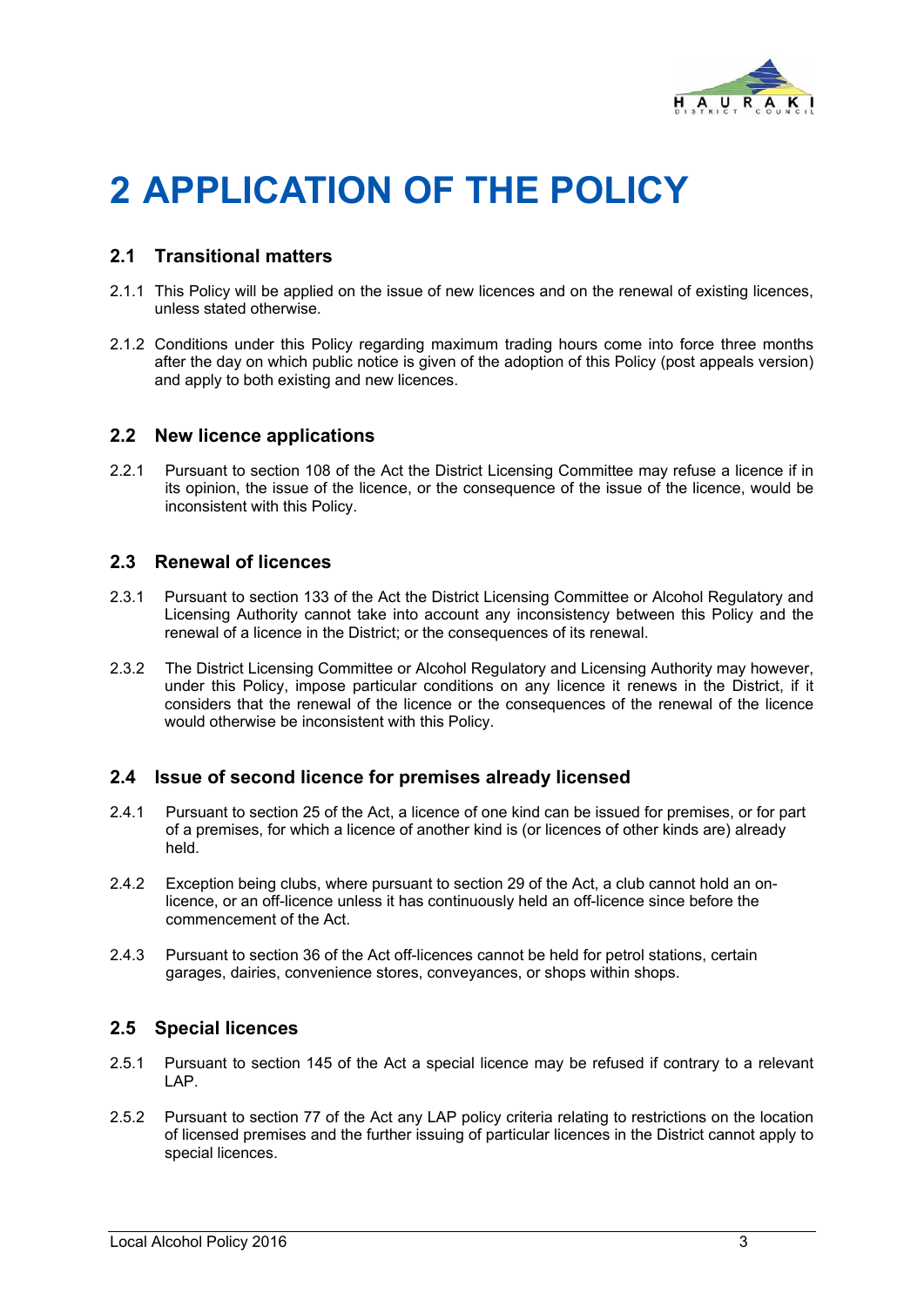

# **3 ON-LICENCE POLICIES**

### **3.1 Introduction**

- 3.1.1 An on-licence premises is one where consumption of alcohol is authorised on the premises from which it is sold. Common examples include hotels, taverns and restaurants.
- 3.1.2 Section 14 of the Act states that: *'on any premises an on-licence (other than an on-licence endorsed under section 37 of the Act) is held for, the licensee- can sell and supply alcohol for consumption there; and can allow people to consume alcohol'*.
- 3.1.3 Polices in this LAP relating to on-licences also apply to:
	- i) BYO restaurants (endorsed under section 37 of the Act)
	- ii) Caterers (endorsed under section 38 of the Act)

#### **3.2 Maximum trading hours for premises holding on-licences**

3.2.1 The following maximum trading hours apply to all on-licensed premises in the Hauraki District (other than hotel in-bedroom mini-bar sales):

| <b>Maximum trading hours</b> | All on-licence premises      |  |
|------------------------------|------------------------------|--|
| Monday to Sunday             | 7am to 1am the following day |  |

3.2.2 The following maximum trading hours apply to hotel in-bedroom mini-bar sales:

| <b>Maximum trading hours</b> | Hotel in-bedroom mini-bar sales |  |  |
|------------------------------|---------------------------------|--|--|
| Monday to Sunday             | 24 hours per day                |  |  |

3.2.3 The District Licensing Committee has discretion to set the permitted trading hours as more restrictive than the maximum trading hours in this Policy.

#### **3.3 Discretionary conditions of on-licences**

- 3.3.1 In accordance with section 110(1) and 117 of the Act the District Licensing Committee may impose discretionary conditions (in addition to those required by section 110(2)) on any new club and on-licence or renewed licence. These may include conditions related to the following, or any other reasonable condition:
	- a) Prohibited persons.
	- b) Management of premises.
	- c) People or kinds of people to be served.
	- d) Application of a one-way door restriction after a specified trading hour (section 111 of the Act).
	- e) More restrictive trading hours taking into account neighbouring land use (section 110 (3) of the Act).
	- f) Requiring a manager to be on duty in the case of a on-licence endorsed under section 37 (as set out under section 37(2)(a) and (b) of the Act).
	- g) Management of patrons in outdoor areas to minimise impacts on the amenity of nearby properties.
	- h) No glass drinking vessels permitted in any outside area past a specified trading hour.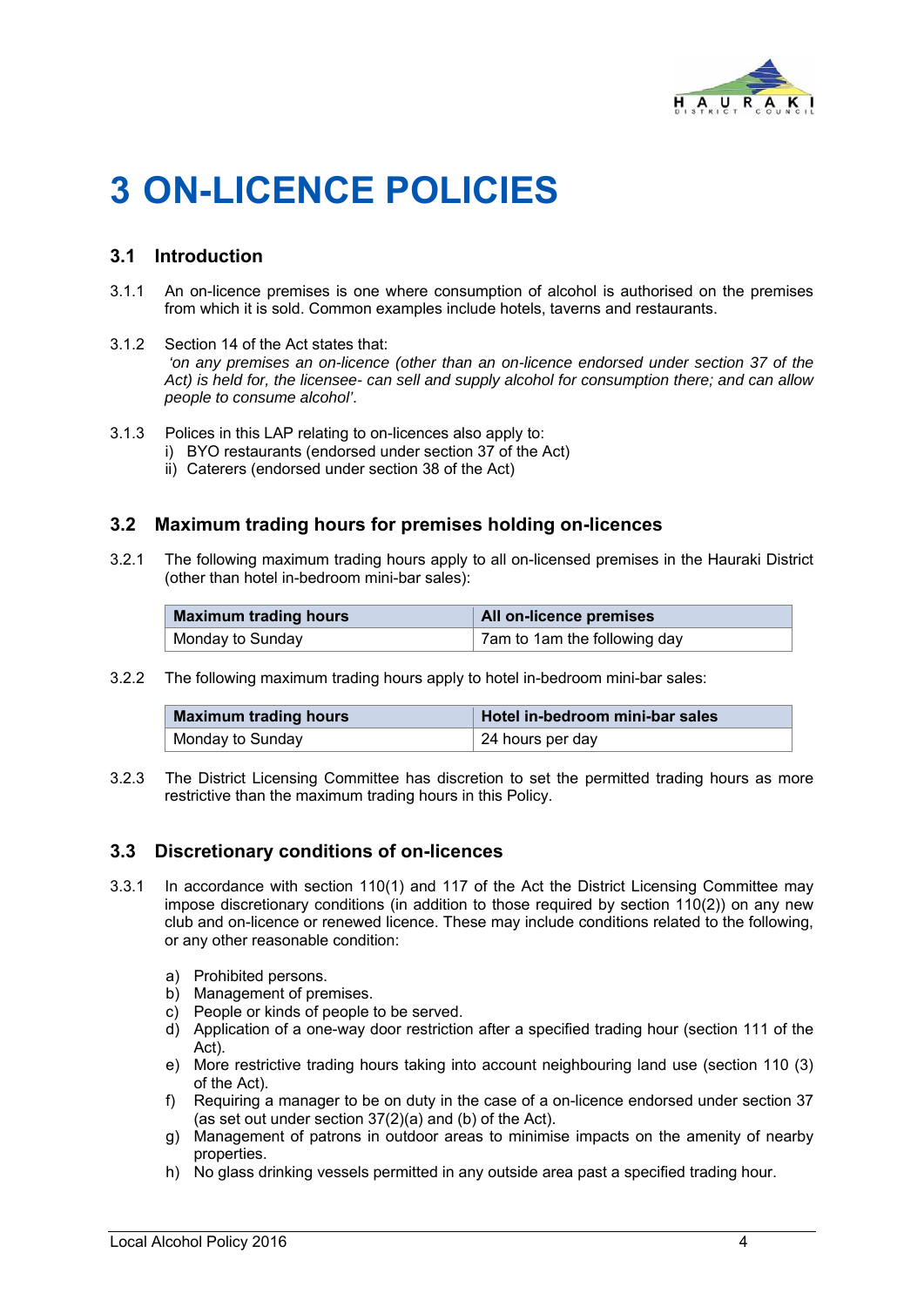

- i) Exclusion of the public.
- j) Display of nationally consistent safe drinking messages and material.
- k) Crime Prevention Through Environmental Design criteria e.g.
	- Provision of interior and/or exterior lighting
	- The installation and operation of CCTV cameras
	- Visibility of the interior of the premises from the street
	- Internal layout
	- Layout of outdoor drinking areas
- 3.3.2 External signage must comply with the signage requirements outlined in the Hauraki District Council District Plan.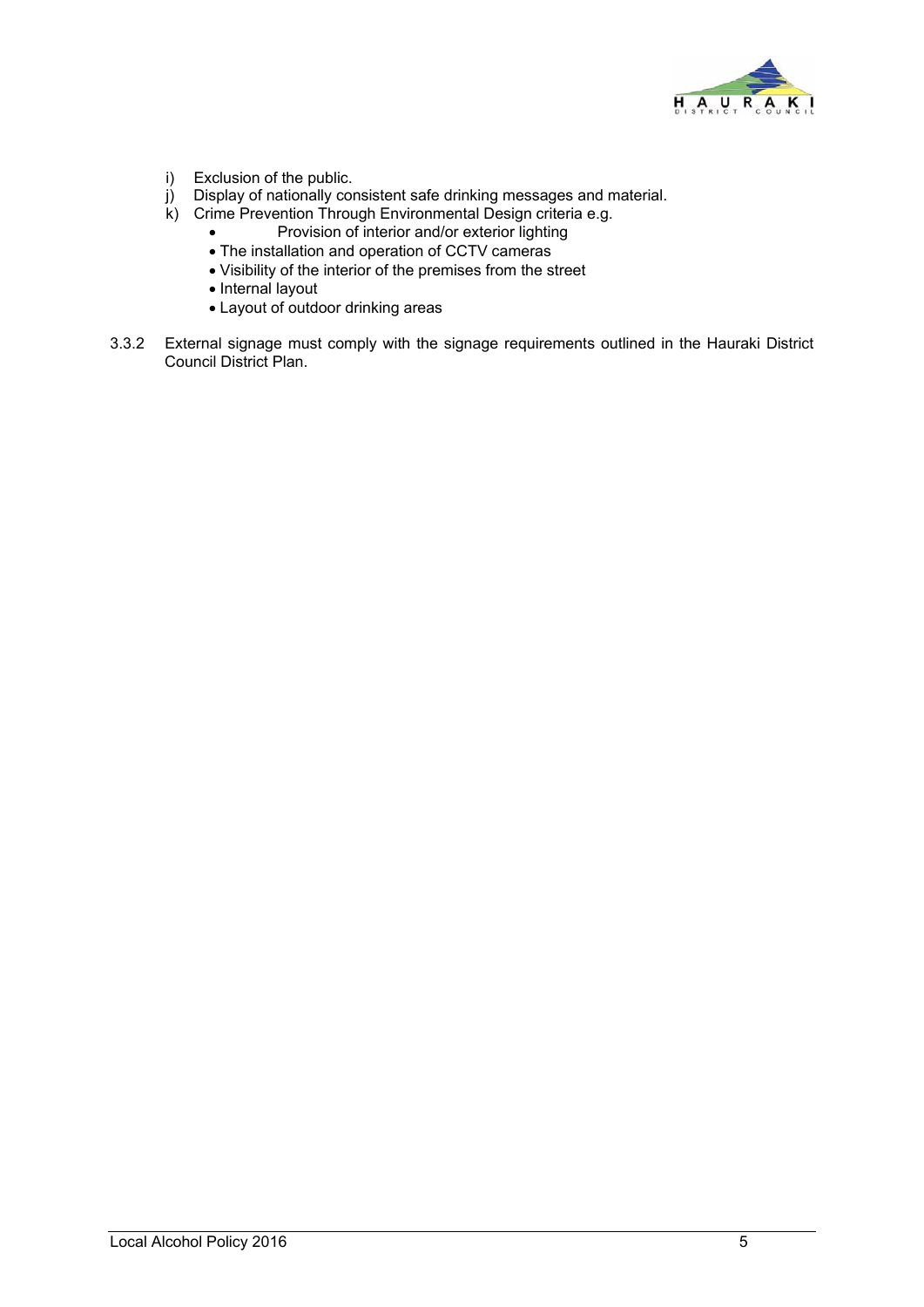

# **4 OFF-LICENCE POLICIES**

#### **4.1 Introduction**

- 4.1.1 An off-licence premises is one where consumption of alcohol is authorised away from the premises on which it is sold. Common examples include supermarkets and bottle-stores.
- 4.1.2 Section 17 of the Act states:

 *'On the premises an off-licence is held for, the licensee can sell alcohol for consumption somewhere else. While the premises an off-licence is held for is open for the sale of alcohol for consumption somewhere else, the licensee can also supply alcohol free, as a sample, for consumption on the premises'.* 

4.1.3 This section of the LAP does not apply to premises for which a remote-sale off-licence is held or for off-licences for auctioneers.

#### **4.2 Location of premises holding off-licences by reference to proximity to premises or facilities of a particular kind or kinds**

- 4.2.1 From the date this LAP comes into force, no further off-licence is to be issued for any premises which is located within 50 metres of the legal site boundary of an existing offlicensed premises.
- 4.2.2 From the date this LAP comes into force, no further off-licences are to be issued for any premises which is located within 50 metres of the legal site boundary of a school, early childhood education centre, or Council administered playground.
- 4.2.3 The above policies 4.2.1 and 4.2.2 do not apply to supermarkets or grocery stores<sup>1</sup>.
- 4.2.4 The above policies 4.2.1 and 4.2.2 do not apply to licence applications for premises that are subject to an off-licence at the date of application.

#### **4.3 Further issuing of off-licences in the District**

- 4.3.1 There is a presumption that new licences will not be issued in Paeroa, Ngatea and Waihi if, in the opinion of the District Licensing Committee, the amenity and good order of the locality would be likely to be reduced to more than a minor extent by the effects of the issue of the licence.
- 4.3.2 The above policy 4.3.1 does not apply to licence applications for premises that are subject to an off-licence at the date of application or where the existing off-licensed business has to relocate.

1

<sup>1</sup> *Policy 4.2.2 ensures that children are not exposed to alcohol promotion and signage when they are in schools, early childhood education centres or playgrounds. Supermarkets and grocery stores are exempt from 4.2.2 because section 114 of the Act prevents supermarkets and grocery stores from displaying, promoting or advertising alcohol products in a way that can be seen outside of the shop. There are no equivalent controls on the external signage for other off-licences.*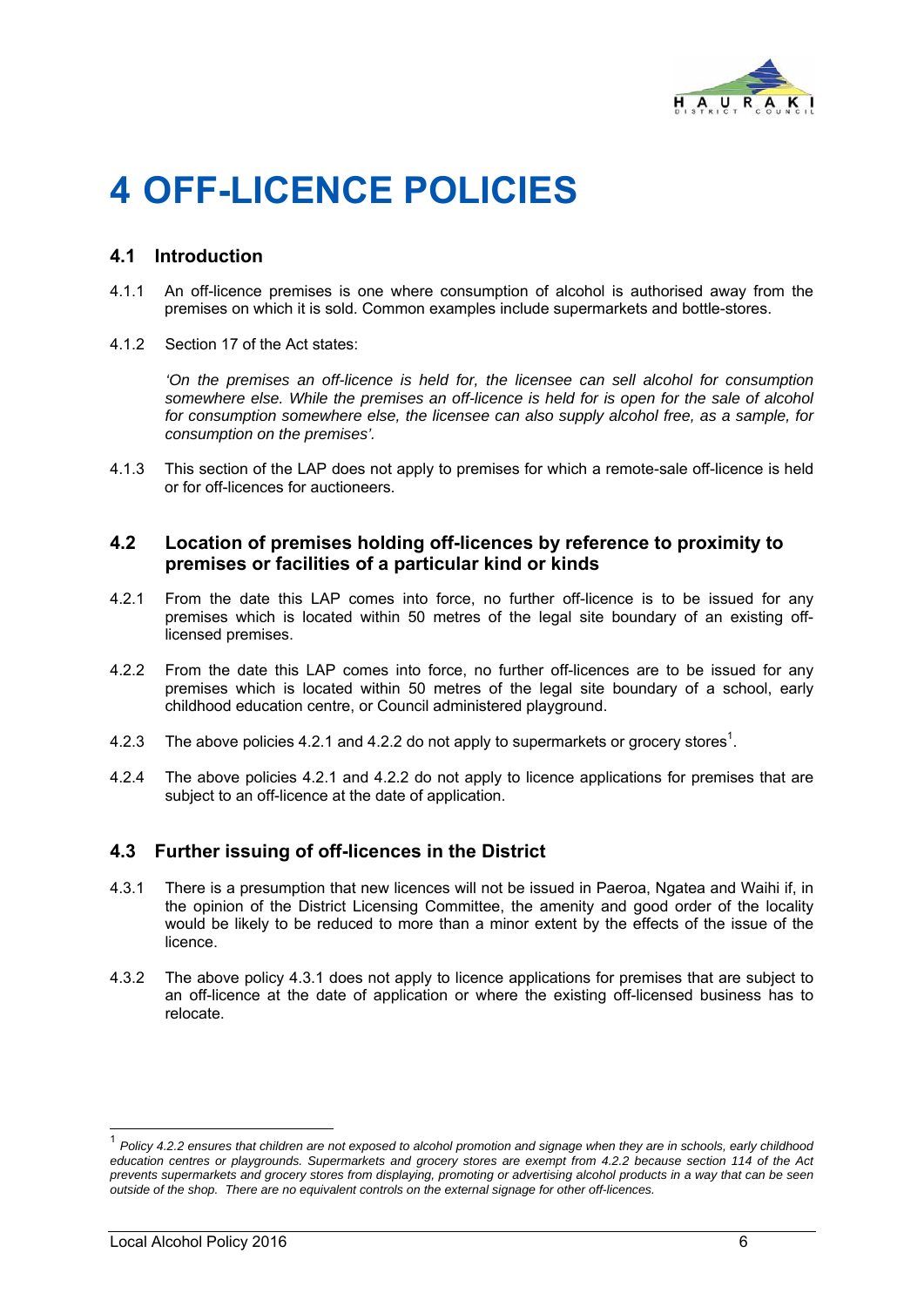

### **4.4 Maximum trading hours for premises holding off-licences**

4.4.1 The following trading hours apply to all premises holding off-licences in the Hauraki District:

| Maximum trading hours | All off-licence premises |  |
|-----------------------|--------------------------|--|
| Monday to Sunday      | 7am to 9pm the same day  |  |

4.4.2 The District Licensing Committee has discretion to set the permitted trading hours as more restrictive than the maximum trading hours in this Policy.

### **4.5 Discretionary conditions of off-licences**

- 4.5.1 In accordance with sections 116(1) and 117 of the Act the District Licensing Committee may impose discretionary conditions in relation to the following matters (in addition to those required by section 116(2)) on any new off-licence or renewed off-licence. These may include conditions related to the following, or any other reasonable condition:
	- a) People or kinds of people to be served.
	- b) Kinds of alcohol to be sold.
	- c) Designation of the premises as a supervised area.
	- d) Display of nationally consistent safe drinking messages and material.
	- e) Application of Crime Prevention Through Environmental Design (CPTED) principles to achieve the following outcomes:

Closed-circuit television (CCTV)

- CCTV being installed in suitable locations to monitor vulnerable areas (areas which are not easily or not continuously monitored by staff).
- Customers being made aware of the CCTV systems.

Lighting

- Internal lighting inside the premises to enable passive surveillance by staff and active surveillance by CCTV.
- Lighting to allow customers to be seen as they enter the premises.
- Lighting to allow staff to check Identification.
- External areas such as car parks and loading bays being well lit, subject to the requirements of any resource consent or a district plan rule.

Internal Layout

General points of sale to be positioned near the main entrance.

**Staff** 

- Relevant staff understanding how to operate the CCTV system.
- There being sufficient numbers of staff to ensure control of the premises during trading hours.
- f) At least 50% of any store front glazing shall be transparent, consistent with CPTED guidelines.
- 4.5.2 External signage must comply with the signage requirements outlined in the Hauraki District Council District Plan.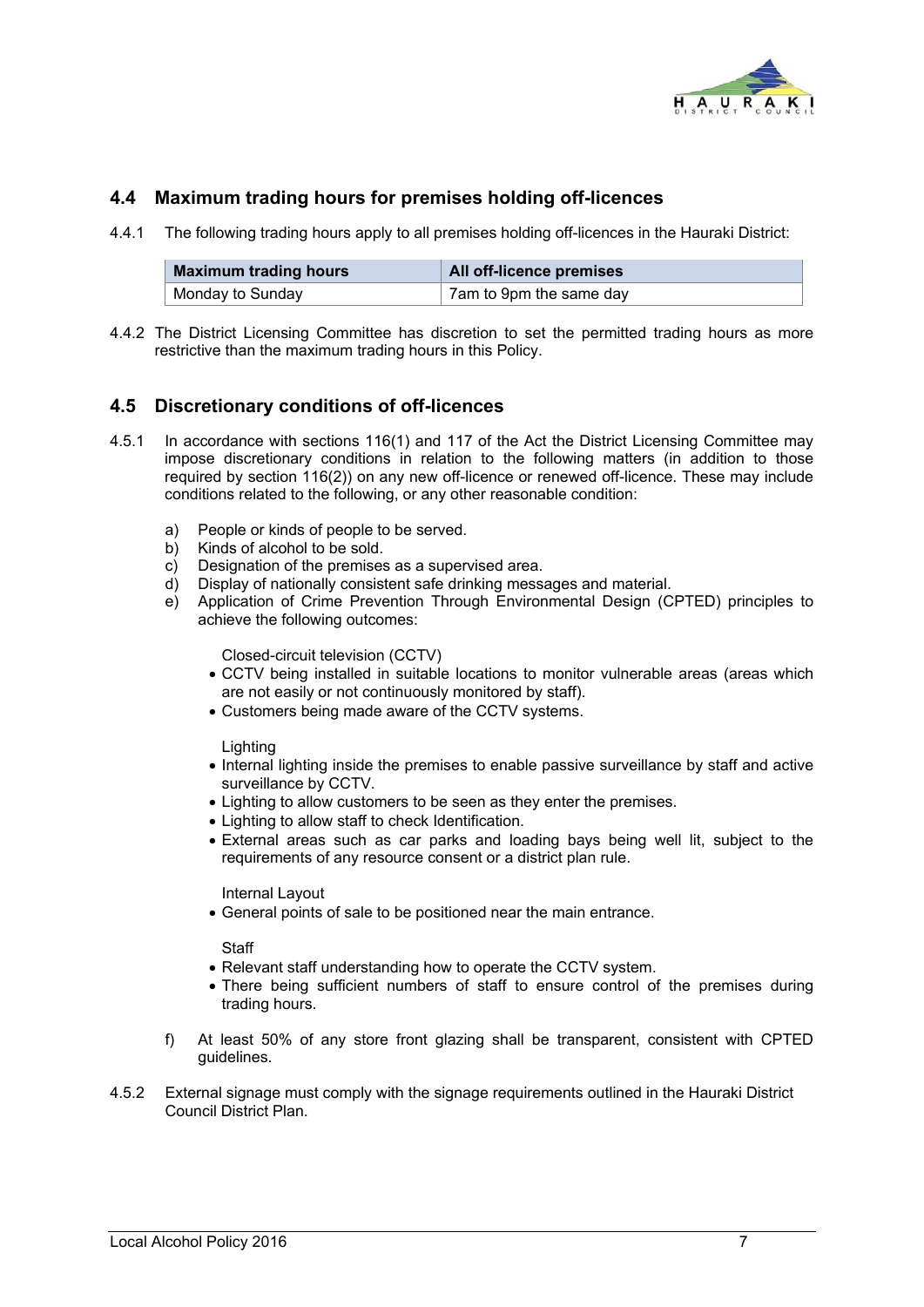

# **5 CLUB LICENCE POLICIES**

#### **5.1 Introduction**

- 5.1.1 A club is a body corporate having as its object (or as one of its objects) participating in or promoting a sport or other recreational activity, otherwise than for gain; or is a body corporate whose object is not for gain; or holds permanent club charter.
- 5.1.2 Section 21 of the Act states:

'On the premises a club licence is held for, the licensee can sell and supply alcohol to *authorised customers (within the meaning of section 60(3)) for consumption there'.* 

*'authorised customer, in relation to premises a club licence is held for, means a person who-*

- *i) is a member of the club concerned; or*
- *ii) is on the premises at the invitation of, and is accompanied by, a member of the club concerned; or*
- iii) *is an authorised visitor'*

#### **5.2 Maximum trading hours for premises holding club licences**

5.2.1 The following trading hours apply to all premises holding club licences in the Hauraki District:

| <b>Maximum trading hours</b> | <b>All club-licence premises</b> |  |
|------------------------------|----------------------------------|--|
| Monday to Sunday             | 7am to 1am the following day     |  |

5.2.2 The District Licensing Committee has discretion to set the permitted trading hours as more restrictive than the maximum trading hours in this Policy.

#### **5.3 Discretionary conditions of club licences**

- 5.3.1 In accordance with section 110(1) and 117 of the Act the District Licensing Committee may impose discretionary conditions (in addition to those required by section 110(2)) on any new club and on-licence or renewed licence. These may include conditions related to the following, or any other reasonable condition:
	- a) Prohibited persons.
	- b) Management of premises.
	- c) People or kinds of people to be served.
	- d) Application of a one-way door restriction after a specified trading hour (section 111 of the Act).
	- e) More restrictive trading hours taking into account neighbouring land use (section 110 (3) of the Act).
	- f) Requiring a manager to be on duty (on specified days and at specified times) in the case of a club licence.
	- g) Management of patrons in outdoor areas to minimise impacts on the amenity of nearby properties.
	- h) No glass drinking vessels permitted in any outside area past a specified trading hour.
	- i) Exclusion of the public.
	- j) Display of nationally consistent safe drinking messages and material.
	- k) Crime Prevention Through Environmental Design criteria e.g.
		- Provision of interior and/or exterior lighting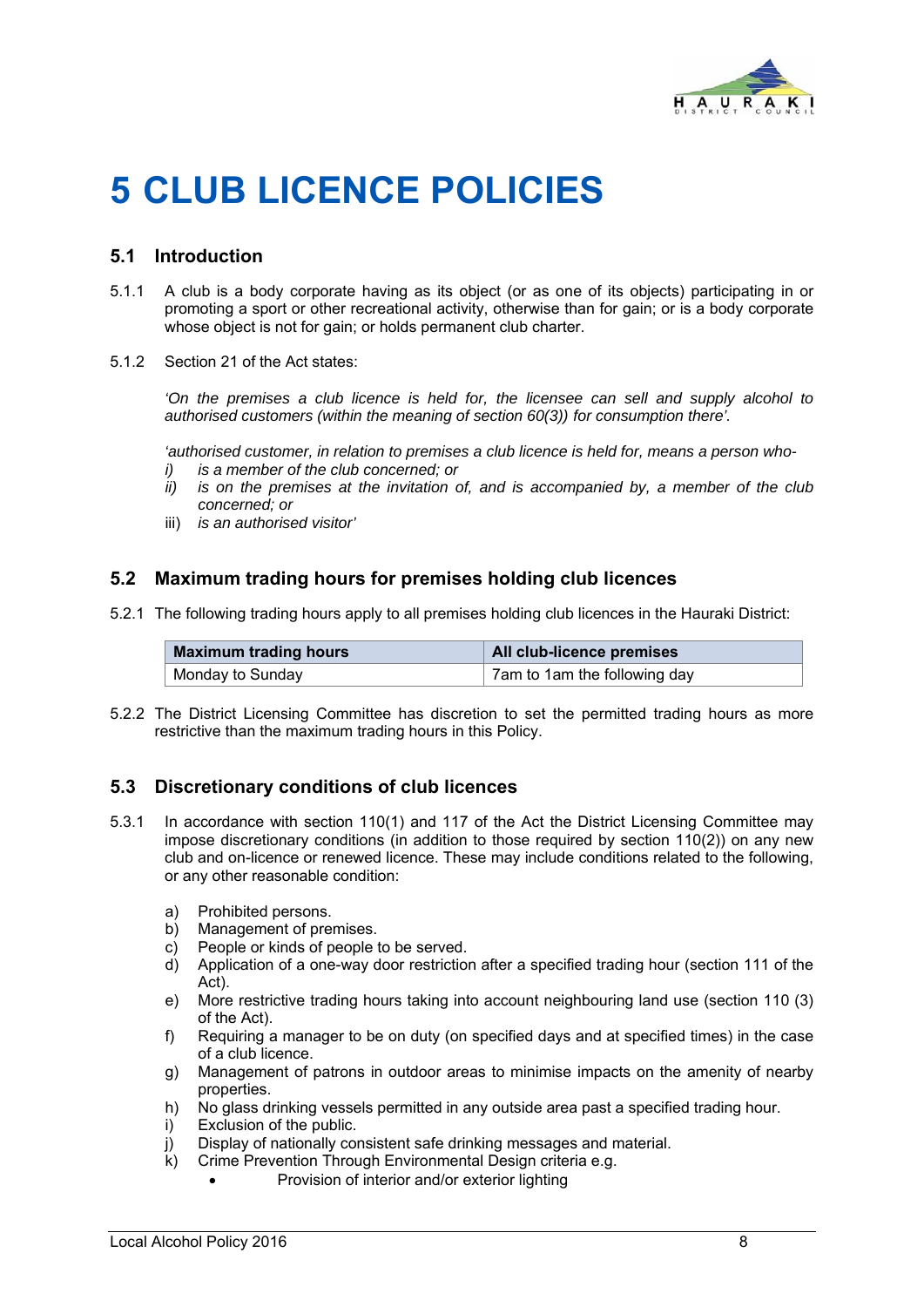

- The installation and operation of CCTV cameras
- Visibility of the interior of the premises from the street
- Internal layout
- Layout of outdoor drinking areas
- 5.3.2 External signage must comply with the signage requirements outlined in the Hauraki District Council District Plan.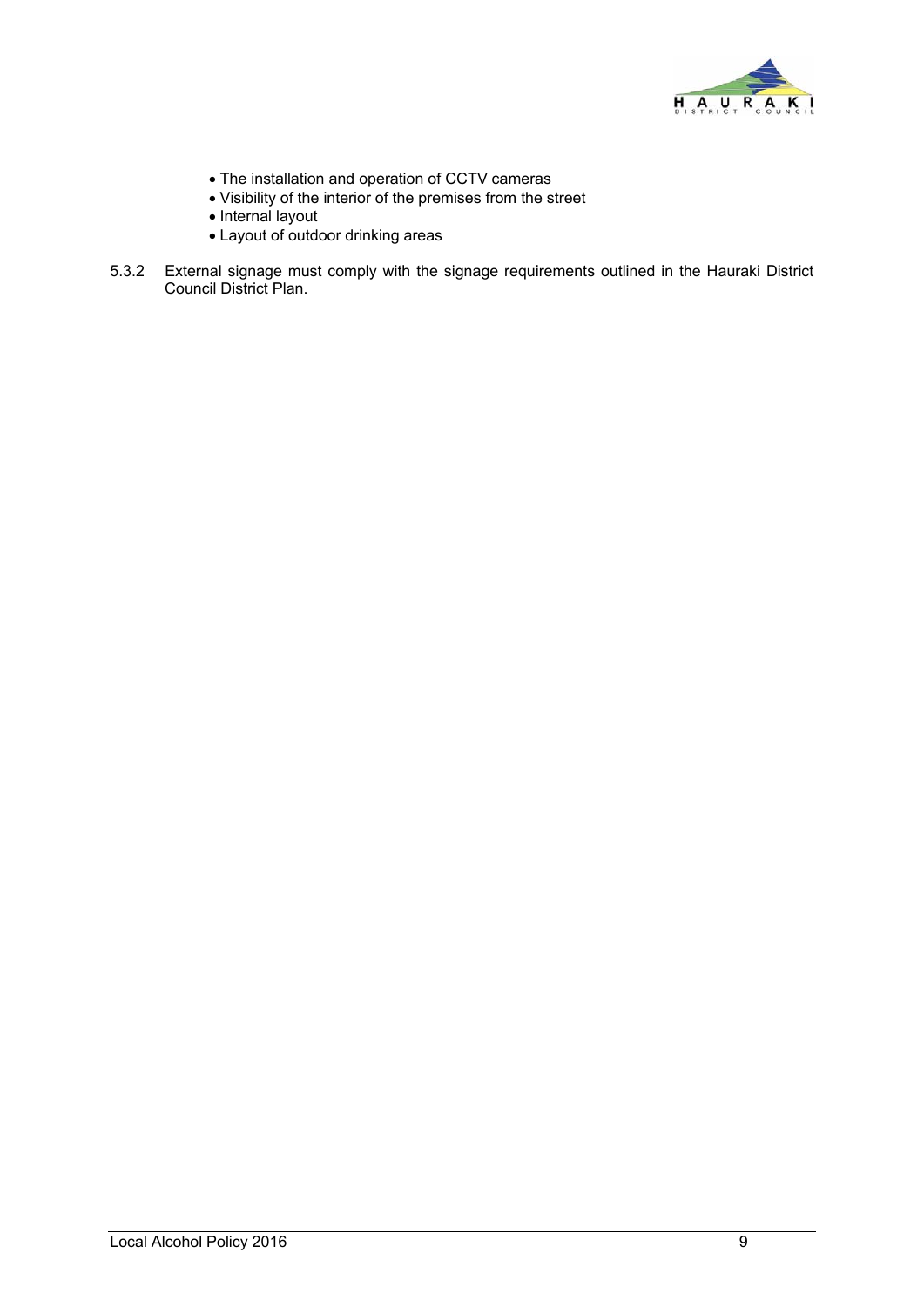

# **6 SPECIAL LICENCE POLICIES**

#### **6.1 Introduction**

- 6.1.1 Special licences allow the sale and consumption of alcohol at events or occasions on premises that are unlicensed, or premises that would be outside their normal licence conditions. They can permit on site or off site sales, and are in force for the date and time of the event only.
- 6.1.2 *'Event includes an occasion and a gathering, and any of a series of events'.*

#### **6.2 Issuing of special licences in the District**

- 6.2.1 The District Licensing Committee, subject to section 41 of the Act, may refuse a special licence or licences where it would be more appropriate for the applicant to apply for an on, off or club licence, or for the variation of an existing licence.
- 6.2.2 No more than twenty (20) events or series of events will be authorised by special licence(s) to a single licensee or applicant in any 12 month period.
- 6.2.3 Any special licence for a series of events should not be for a period exceeding 12 months.

#### **6.3 Maximum trading hours for premises holding special licences**

6.3.1 The following maximum trading hours apply to special licences:

| Trading | Will be set on a case by case basis with regard taken to the nature of the |
|---------|----------------------------------------------------------------------------|
| hours   | event or series of events                                                  |

6.3.2Generally for premises holding an existing club or on-licence, the conditions of a special licence will specify a trading time no more than two hours earlier or later than permitted by their club or on-licence.

#### **6.4 Discretionary conditions of special licences**

- 6.4.1 In accordance with section 143, 146, 147(1) and 147(2) the District Licensing Committee may impose discretionary conditions (in addition to those required by section 147(3)) on any special licence. These may include conditions related to the following, or any other reasonable condition:
	- a) Sale and supply to prohibited persons.
	- b) People or kinds of people to be served.
	- c) The kind or kinds of alcohol that may be sold or delivered.
	- d) The provision of food for consumption on the premises.
	- e) The provision of low and non-alcoholic beverages.
	- f) The provision of information relating to transport options.
	- g) Exclusion of the public.
	- h) Restricting the types of containers used for sale or supply.
	- i) Alcohol risk management plans for large scale events.
	- j) Require the applicant to liaise with Police and Council on planning for the large scale event.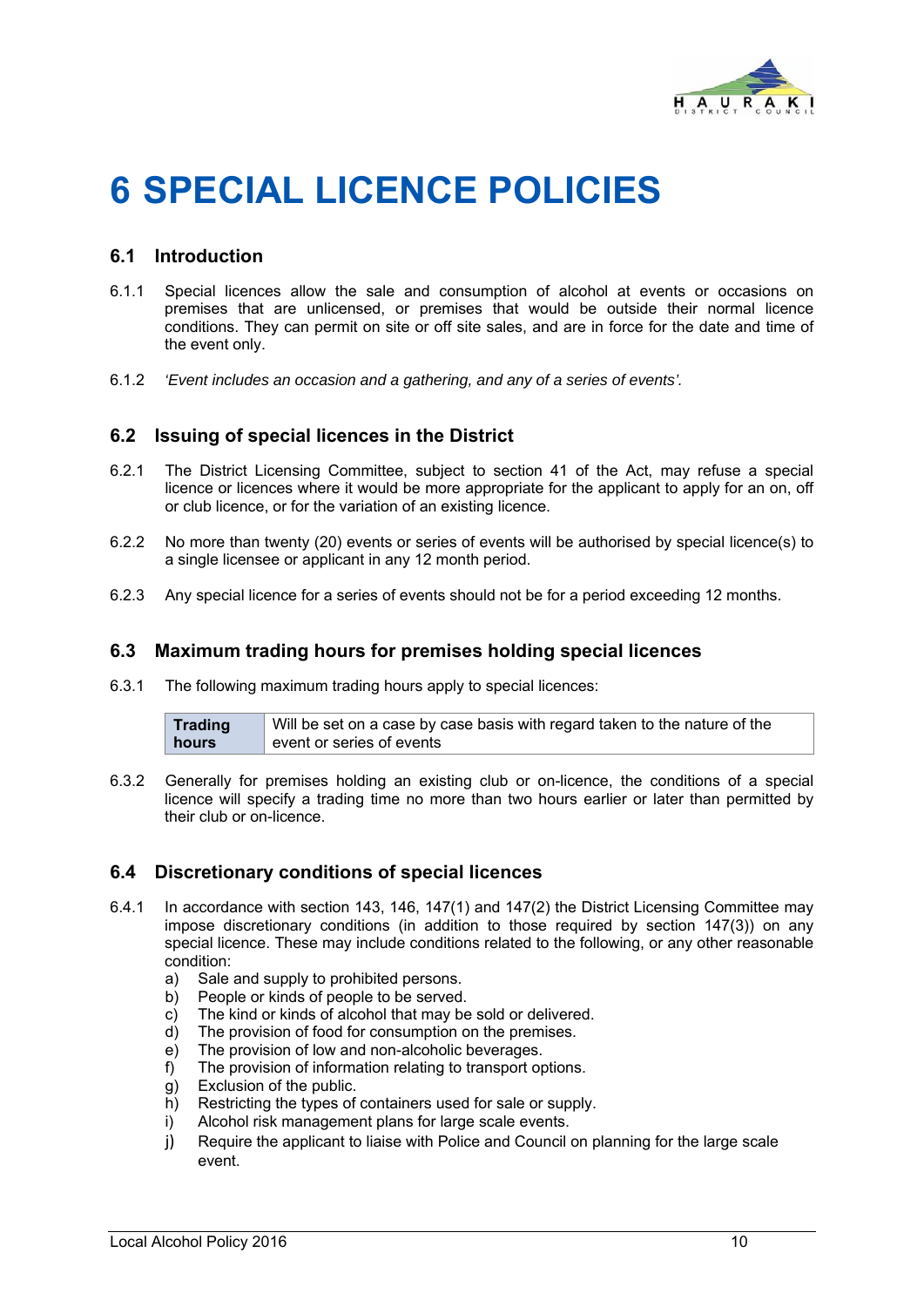

- k) Crime Prevention Through Environmental Design criteria e.g.
	- Provision of interior and exterior lighting
	- Provision of additional security (staff) after 'x' hour
	- Visibility from the street
	- Internal layout
	- Layout of outdoor drinking areas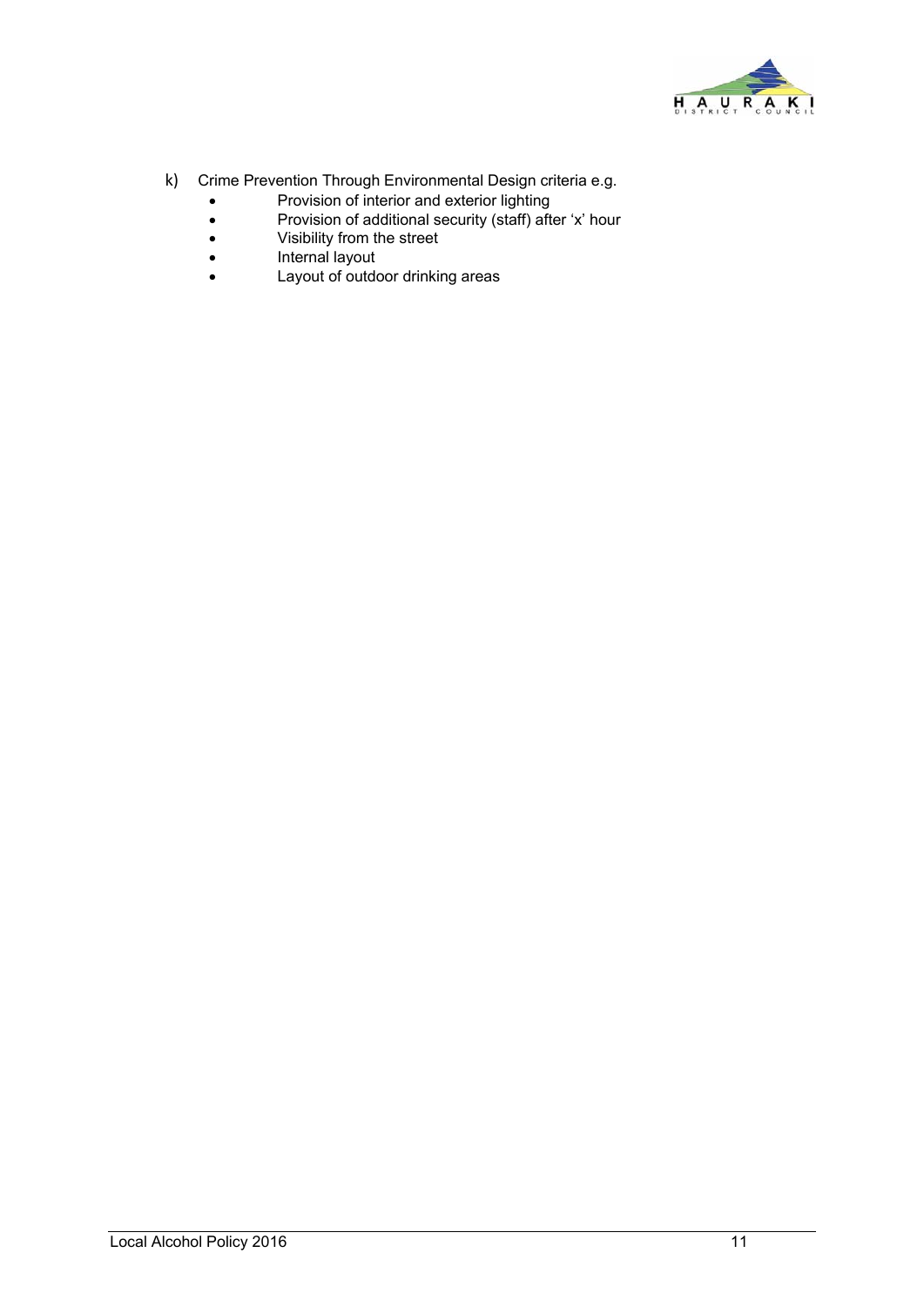

# **7 GLOSSARY**

**AMENITY AND GOOD ORDER OF THE LOCALITY**, in relation to an application for or for the renewal of a licence, means the extent to which, and ways in which, the locality in which the premises concerned are situated is (or, in the case of a conveyance, the localities where the conveyance is likely to travel are) pleasant and agreeable.

**AUTHORISED CUSTOMER** in relation to premises a club licence is held for, means a person who:

- a) is a member of the club concerned; or
- b) is on the premises at the invitation of, and is accompanied by, a member of the club concerned; or
- c) is an authorised visitor.

**AUTHORISED VISITOR** in relation to premises a club licence is held for, means a member of some other club with which the club concerned has an arrangement for reciprocal visiting rights for members.

**CLUB** means a body that:

- a) is a body corporate having as its object (or as one of its objects) participating in or promoting a sport or other recreational activity, otherwise than for gain; or
- b) is a body corporate whose object is not (or none of whose objects is) gain; or
- c) holds permanent club charter.

**CONDITION**, in relation to a licence, includes the designation (under the Sale and Supply of Alcohol Act, 2012, or a former licensing Act) of an area of the premises as:

- a) an area to which minors must not be admitted; or
- b) an area to which minors must not be admitted unless accompanied by a parent or guardian.

**DISTRICT LICENSING COMMITTEE** means the Hauraki District Licensing Committee appointed pursuant to section 186 of the Act.

**EARLY CHILDHOOD EDUCATION CENTRE** includes any crèche, childcare centre, kindergarten, kohanga reo, or playcentre or any other place (excluding school) where five or more children receive care or education.

**GROCERY STORE** has the meaning given by section 33(1) of the Act.

**HOTEL** means premises used or intended to be used in the course of business principally for providing to the public-

- a) lodging; and
- b) alcohol, meals, and refreshments for consumption on the premises.

**LARGE SCALE EVENT** means an event to which section 143 of the Act applies.

#### **LICENCE**-

- a) means a licence issued under the Sale and Supply of Alcohol Act that is in force; and
- b) in relation to any licensed premises, means the licence issued for them (or, in the case of premises that 2 or more licences have been issued for, any of those licences).

**LICENSED PREMISES** means any premises for which a licence is held.

#### **LICENSEE**-

- a) means a person who holds a licence; and
- b) in relation to any licensed premises, means the person who holds the licence concerned.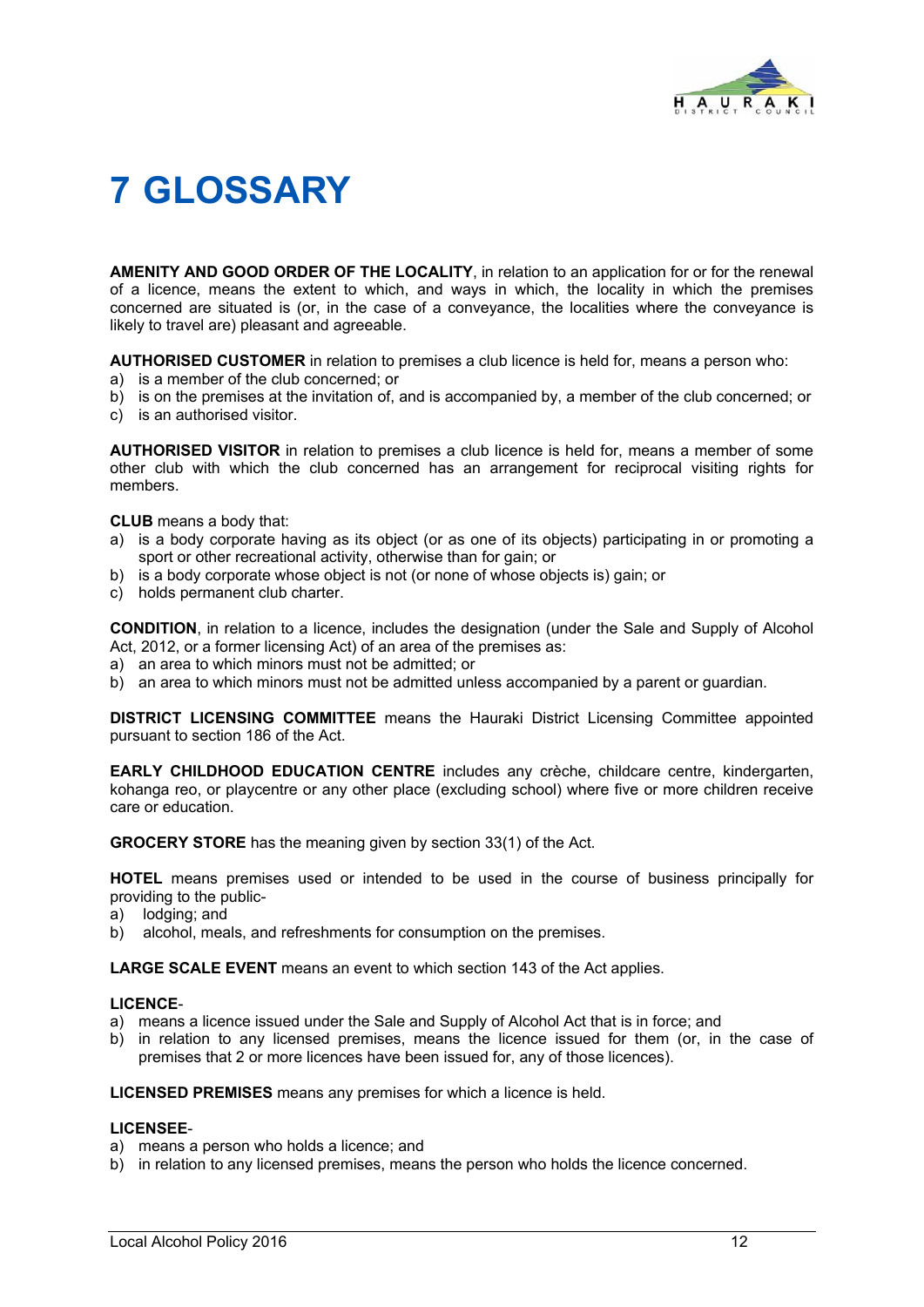

**MEMBER** in relation to a club, means a person who:

- a) has expressly agreed in writing to comply with the club's rules; and
- b) is recognised as a member of the club by those rules.

**ONE-WAY DOOR RESTRICTION**, in relation to a licence, is a requirement that, during the hours stated in the restriction -

- a) no person is to be admitted (or re-admitted) into the premises unless he or she is an exempt person; and
- b) no person who has been admitted (or re-admitted) into the premises while the restriction applies to the licence is to be sold or supplied with alcohol.

#### **PREMISES** includes-

- a) a conveyance; and
- b) includes part of any premises; and
- c) in relation to a licence, means the premises it was issued for.

#### **RESTAURANT** means premises that-

- a) are not a conveyance; and
- b) are used or intended to be used in the course of business principally for supplying meals to the public for eating on the premises.

**SCHOOL** includes any primary, intermediate or secondary school and any Kura Kaupapa.

**SELL**, in relation to alcohol, includes-

- a) charge a fee (however described, and whether an entry fee, a ticket price, or a payment of any other kind) for an alcohol-inclusive matter; and
- b) require, ask for, or (expressly or by implication) suggest the making of a koha or other donation (whether to be made before, after, or during the entry event, activity, or function concerned) in relation to an alcohol-inclusive matter.

#### **SUPERVISED AREA**-

- a) means an area that is designated (under section 119 or a corresponding provision of a former licensing Act) as an area to which minors must not be admitted unless accompanied by a parent or guardian; and
- b) in relation to any licensed premises or the licensee or a manager of any licensed premises, means an area of those premises that is designated (under this Act or a former licensing Act) as an area to which minors must not be admitted unless accompanied by a parent or guardian.

**SUPERMARKET/S** means supermarket/s with a floor area of at least 1000m<sup>2</sup> (including any separate departments set aside for such foodstuffs as fresh meats, fresh fruit and vegetables, and delicatessen items).

**THE ACT** means the Sale and Supply of Alcohol Act, 2012 (including subsequent amendments).

**THE POLICY** means the Hauraki District Council's Local Alcohol Policy (this document).

**URBAN AREA** means land within a Residential, Low Density Residential, Township, Marae Development Zone (Waihi Community Marae only), Town Centre, Industrial and Reserve (Active) zone as outlined in the Hauraki District Council District Plan (Appeals Version, 2012).

For further definitions refer to the Sale and Supply of Alcohol Act, 2012.